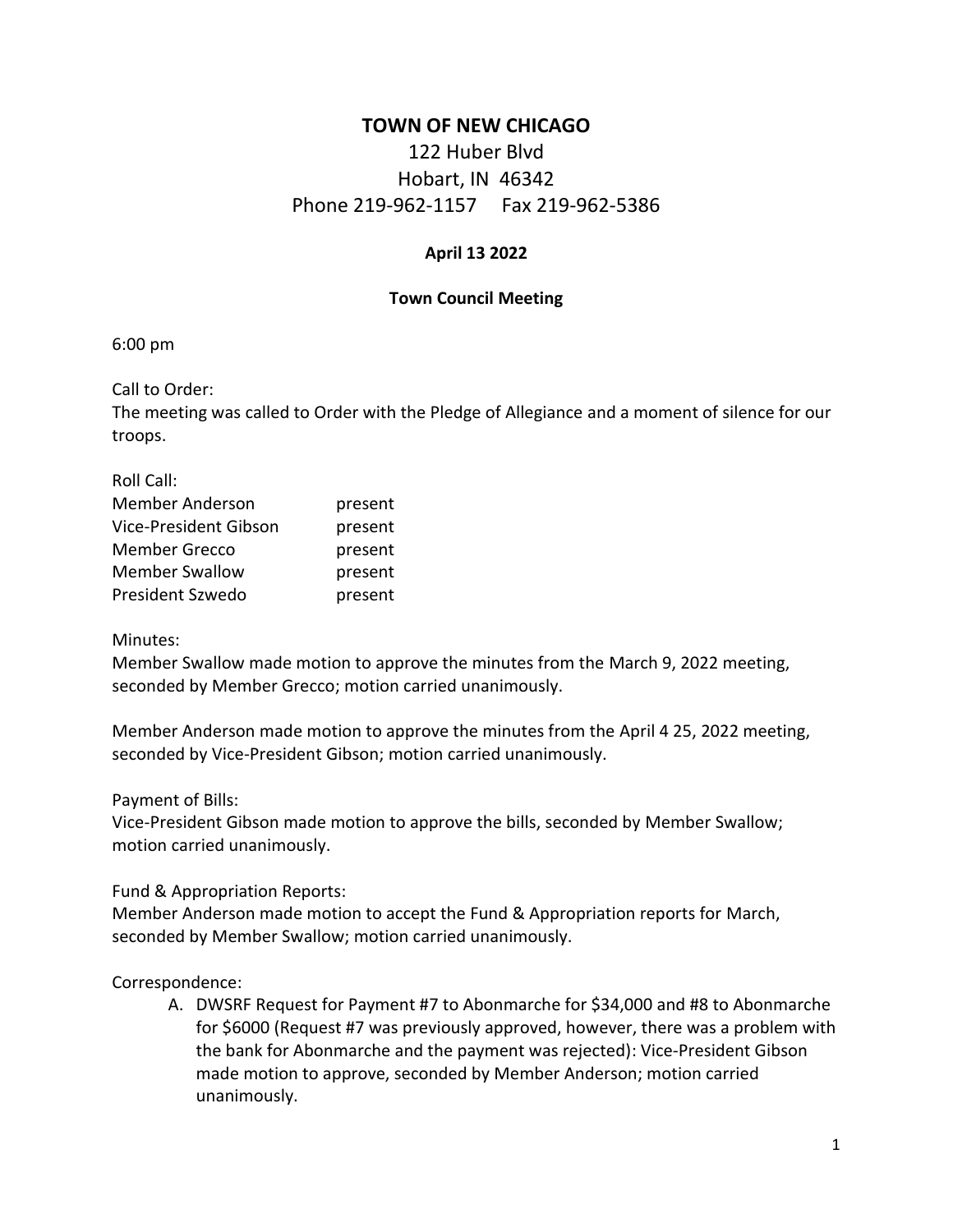- B. AIM Clerk Treasurer received information regarding the upcoming Virtual Clerk-Treasurers School (held on 5/20/2022) & 2022 Budget e-Workshops (held on 5/16/2022) with the cost being \$100.00. Member Swallow made motion to approve Clerk Treasurer attending the virtual workshops, seconded by Member Grecco; motion carried unanimously.
- C. Fire Apparatus Service Inc received a quote for a new lightbar for the Fire Rescue vehicle. Vice-President Gibson made motion to approve the purchase, seconded by Member Anderson; motion carried unanimously.
- D. Rieth-Riley Construction submitted their 2022 Price List

#### Ordinances:

A. Ordinance 2022-05 – Re-establishment of CCD ( $2<sup>nd</sup>$  reading) roll call vote:

| <b>Member Anderson</b> | aye |     |
|------------------------|-----|-----|
| Vice-President Gibson  | aye |     |
| <b>Member Grecco</b>   | aye |     |
| <b>Member Swallow</b>  |     | nav |
| President Szwedo       | aye |     |

Vice-President Gibson made motion to suspend the rules, seconded by President Szwedo; roll call vote:

| <b>Member Anderson</b> |     |
|------------------------|-----|
|                        | yea |
| Vice-President Gibson  | yea |
| <b>Member Grecco</b>   | yea |
| <b>Member Swallow</b>  | vea |
| President Szwedo       | yea |

Ordinance 2022-05 – Re-establishment of CCD (final reading), roll call vote:

| <b>Member Anderson</b> | yea |     |
|------------------------|-----|-----|
| Vice-President Gibson  | yea |     |
| <b>Member Grecco</b>   | yea |     |
| <b>Member Swallow</b>  |     | nay |
| President Szwedo       | yea |     |
|                        |     |     |

- B. Ordinance 2022-07 Increase the monthly garbage & recycling rates to \$18.00 (first reading). Vice-President Gibson made motion to approve, seconded by Member Anderson; motion carried unanimously.
- C. Ordinance 2022-08 ARPA Funds designated to be used as Revenue Replacement coinciding with the Final Rule for ARPA. Member Swallow made motion to approve, seconded by Member Grecco; motion carried unanimously.

## Departments:

Police

• Chief Senzina stated the police had 142 citations, of which 126 were local ordinances, and 16 were state violations.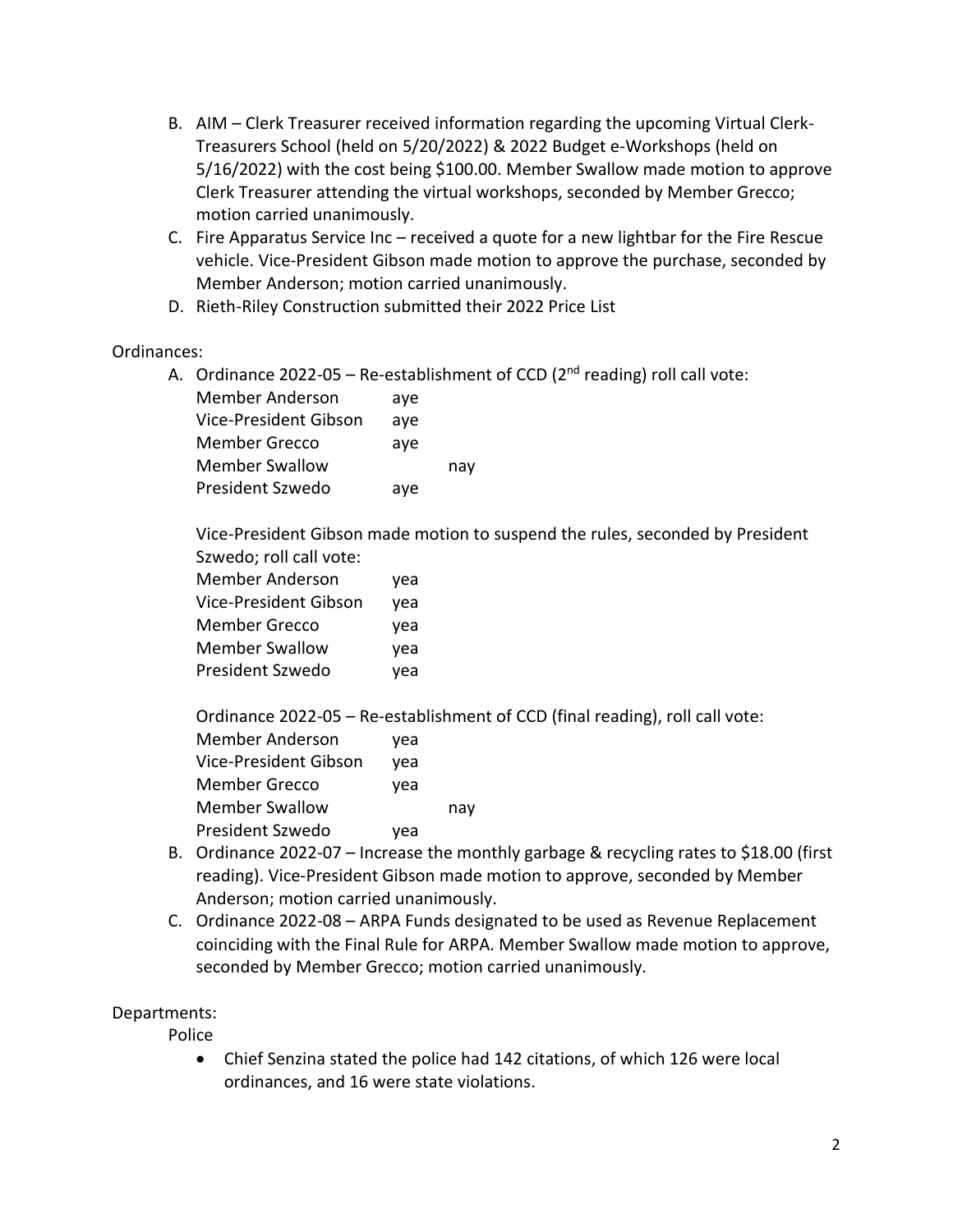- Town Manager presented Chief Senzina with a plaque in recognition of his time to the New Chicago Police Department these past six (6) months.
- Mark Needham was introduced. Vice-President Gibson made motion to approve Mark Needham as the new Police Chief, seconded by Member Swallow; motion carried unanimously.
- Mark Needham will be shadowing Chief Senzina for the next two (2) weeks.

#### Fire

- Fire Department currently has 15 active fire fighters.
- Fire Department has had 112 calls for service this year.

## Town Manager

• Town Manager and Water Manager attended a session at Indiana University Northwest to learn about opportunities to help us with 71 parcels that are currently on tax sale and have been for years. We will be responsible for developing a master plan as a first step.

## Parks Board:

- Park Board would like to thank the Street Department for picking up all the leaves after the Park clean-up.
- Park Board would like to thank all those that participated in the Park clean-up and those that helped with the stuffing of eggs for the Easter Egg Hunt.
- Easter Egg Hunt is scheduled for Saturday, April 16, 2022 at 10:00 am. The Fire truck will bring the Easter Bunny to the park at 9:30 am.
- Park Board has scheduled a Rummage in the Park event to be held on Saturday, June 4, 2022, with a rain date of June 5, 2022. Cost for a 10' x 10' space is \$15 per resident, \$20 per non-resident. If requesting a double space (20' x 10'), cost is \$25 per resident and \$30 per non-resident.
- Trash can replacement has been completed.
- Park Board received three (3) quotes for landscaping for parks and they have selected Peter Moss.
- Park Board is waiting on quotes for a new sign for the Snack Shack.
- Hobart Township worker will bring bucket truck to restring flag poles at the Park and at Town Hall in early May.
- Park Board received a new quote from A/C Low Voltage for 2 license plate readers at Twin Oaks Park of approximately \$992.20. Member Anderson made motion to approve, seconded by Vice-President Gibson; motion passed unanimously.
- Park Board requesting permission to purchase a power washer for the park. Member Swallow made motion to approve the purchase, seconded by Member Grecco; motion carried unanimously.
- Proposed projects for the Park this year:
	- o Public Space Mural Park Member McCabe will be submitting to the Legacy Foundation to see if grant funds are available for the project.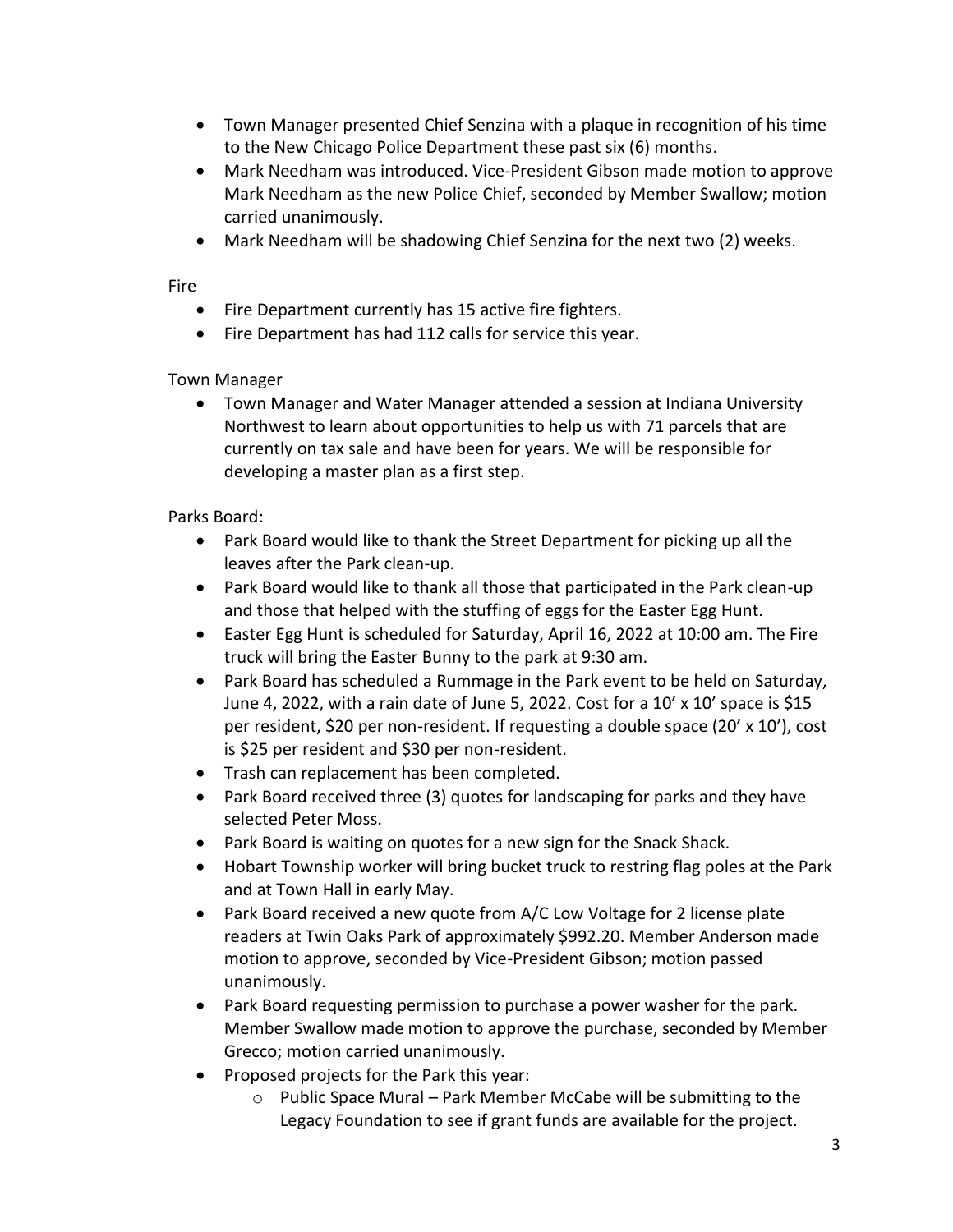Member Anderson made motion to approve use of Innkeeper's Tax funds, if necessary, along with whatever grant funds are awarded, seconded by Member Swallow; motion passed unanimously.

o Shakespeare in the Park – Park Member McCabe has arranged for it to occur at Twin Oaks Park on August 7, 2022.Member Swallow made motion to approve this project, seconded by Member Anderson; motion carried unanimously.

Plan Commission

• Mr. Fazekas received approval for a swimming pool

Sewer – No report

Streets:

- Pre-construction meeting for CCMG project was held. The stormwater work at Ohio St will be completed first and then the paving of roads.
- Asphalt plants are open. As weather and time permits, utility workers will obtain hotpatch and repair roads.
- Street Signs have been stolen and one stop sign was run down.

Sanitation – No report

Water – No report

Stormwater – No report

New Business - None

#### Old Business

REACH Alert – Legacy Foundation approve a grant for Town of New Chicago to obtain and pay for the REACH Alert System for 2 years. Vice-President Gibson made motion to approve the REACH Alert System, seconded by Member Anderson; motion carried unanimously.

Legal Report

Attorney Mullen thanked Chief Senzina for his service to the Town, will miss him, and looking forward to working with Chief Needham.

Announcements - None

Any Other Business to Come Before the Council – None

Open Forum